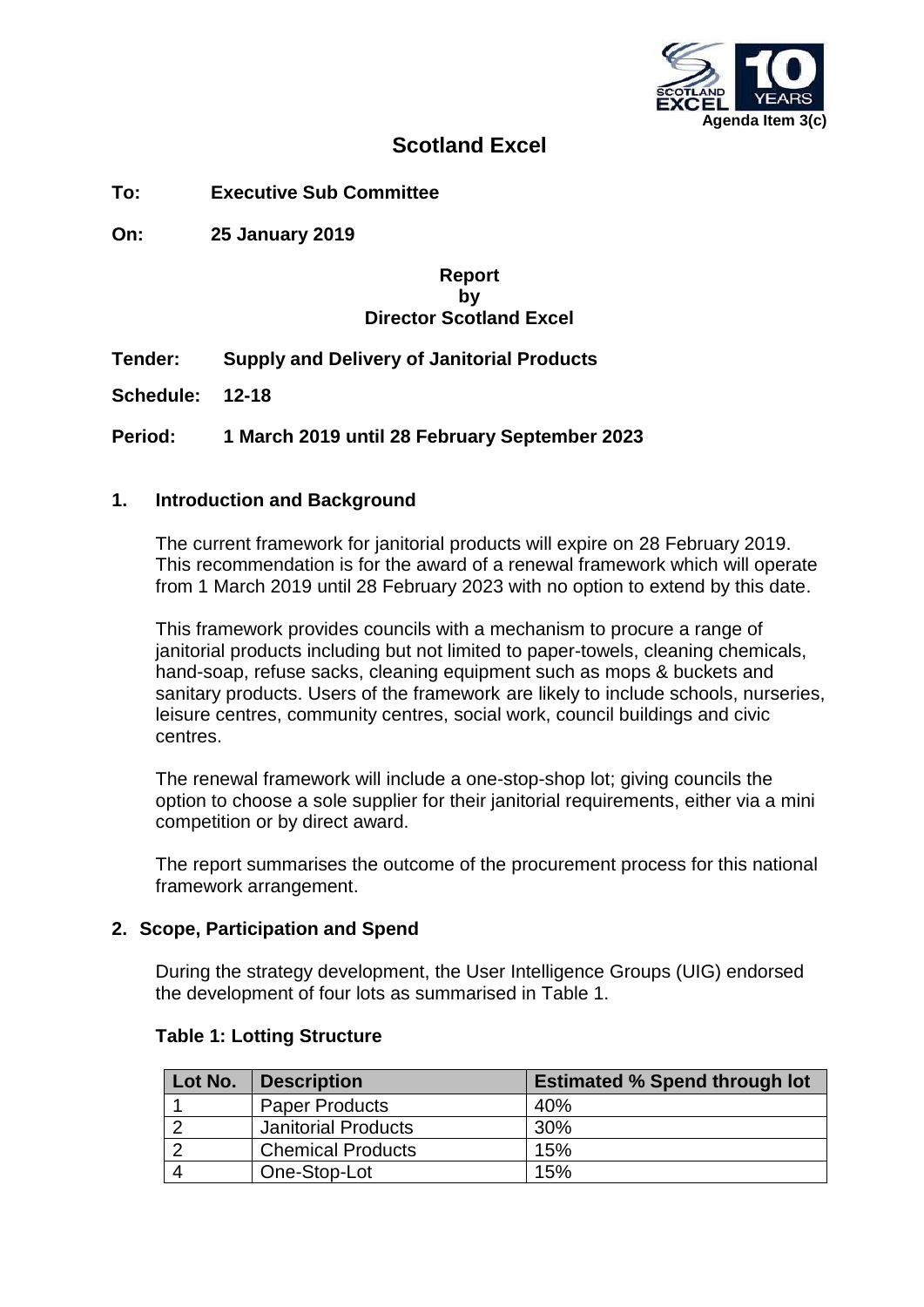This lotting structure recognises the current landscape of the market place and is designed to more closely align with council requirements. The lotting strategy continues to offer opportunities for small, medium and large enterprises (SMEs) in the market place.

The framework was advertised to enable access by all 32 councils in Scotland. As detailed in Appendix 1, 31 councils confirmed their intention to participate in this framework. Shetland Islands Council currently have other arrangements in place and will therefore not participate.

Historical spend data suggests a forecast framework spend of c. £10 million per annum, however, the framework was advertised with a potential value of £12 million per annum. This value will facilitate the potential for non-participating councils and other associate members to make use of the framework at a later date. It should be noted however, that no guarantee is given for any business or any level of business under the framework.

## **3. Procurement Process**

A Prior Information Notice (PIN) was published on 25 April 2018 resulting in expressions of interest from 57 companies. Market engagement led to 17 supplier meetings, which helped inform the delivery strategy in areas such as ability to service, market trends, community benefits as well as inclusion of potential products and specifications.

The User Intelligence Group (UIG), consisting of procurement and technical representatives from the participating councils, endorsed the procurement strategy in August 2018. A working group of technical representatives from the councils was formed to review the technical criteria to be utilised during the tender process. This group also played an integral role in evaluating technical responses from bidders.

To ensure maximum competition, the UIG agreed that an open tender process should be used, and this was advertised on the Official Journal of the European Union and the Public Contracts Scotland portal on 18 September 2018. The tender process was conducted using the Public Contracts Scotland Tender system (PCS-T).

The procurement process followed a two-stage tendering procedure. Stage one, Qualification, was conducted using the European Single Procurement Document (ESPD). Within the ESPD, tenderers are required to answer a number of exclusionary questions along with questions on insurance, financial standing, quality management, health and safety and environmental management. .

At the second stage of the process, offers were evaluated against the following criteria and weightings, with the technical scoring breakdown shown in table 2 below: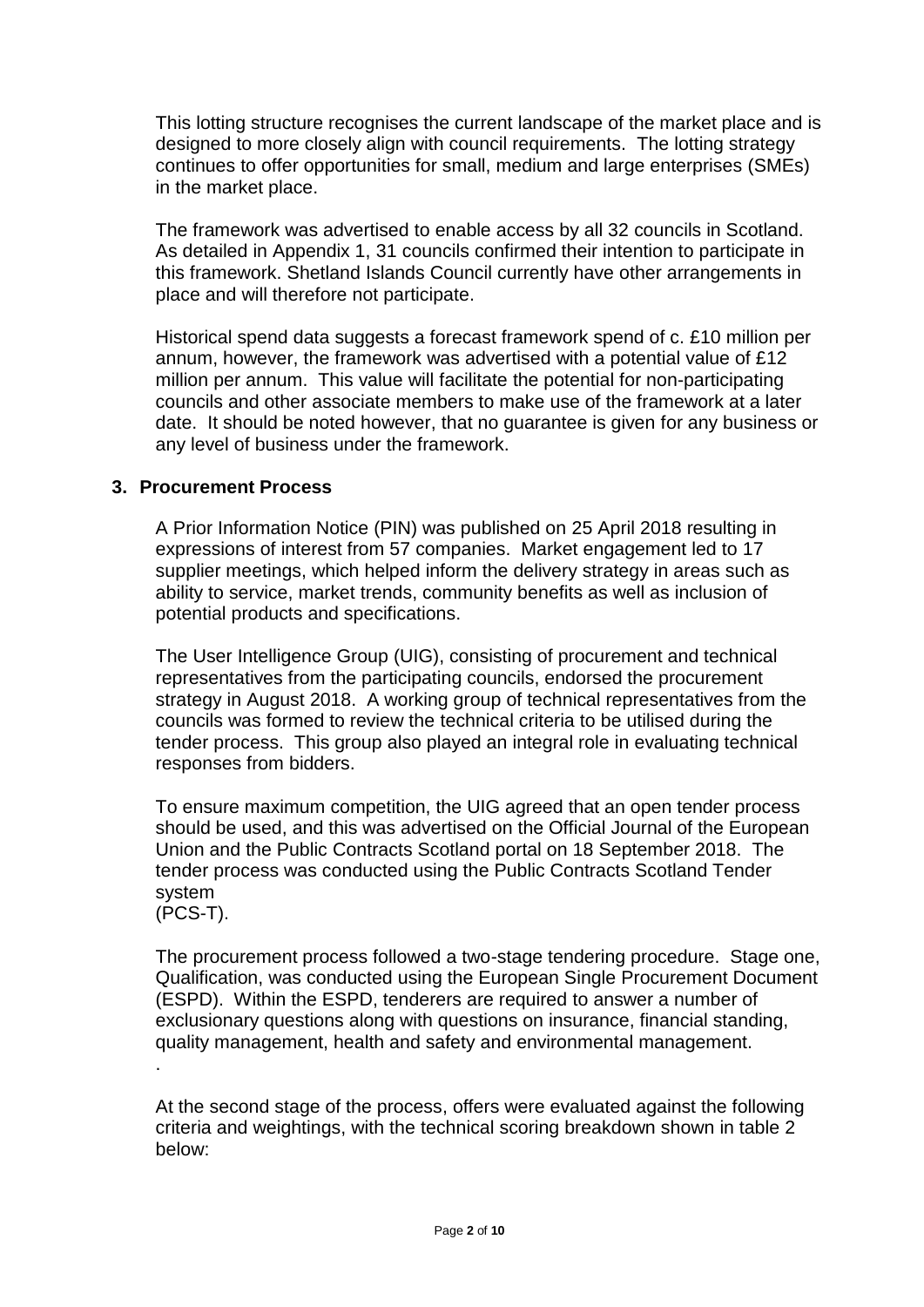## • All Lots

- o Technical 18%
- o Commercial 82%

### **Table 2: Scoring Breakdown**

| Area                                                | <b>Maximum Score</b><br><b>Available</b> |
|-----------------------------------------------------|------------------------------------------|
| <b>Technical</b>                                    |                                          |
| <b>Community Benefits</b>                           | 4                                        |
| <b>Fair Work Practices</b>                          | 4                                        |
| Recycling                                           | $\overline{2}$                           |
| <b>Supply Chain</b>                                 |                                          |
| <b>Service Performance</b>                          | 4                                        |
| <b>Customer Communication &amp; Staff Resources</b> | 3                                        |
| <b>Commercial</b>                                   |                                          |
| Commercial                                          | 82                                       |
| <b>Total Score</b>                                  |                                          |

Within the commercial section, tenderers were asked to offer a net delivered price for each of the core items within lots 1 to 3. For lot 4, pricing from lots 1, 2 & 3 was used to facilitate the one-stop-shop lot.

## **4. Report on Offers Received**

The tender document was downloaded by 68 organisations, with 23 tender responses received.

A summary of all offers received is provided in Appendix 2.

All respondents passed the first stage assessment. However, Rexel UK Limited was non-compliant in the second stage of the lot 3 commercial assessment. Rexel UK Limited failed to meet the minimum coverage of items required to bid for this lot (80%).

Based on the criteria and scoring methodology set out in the tender document, a full evaluation of the compliant offers received was completed. Appendix 3 confirms the scoring achieved by each bidder.

## **5. Recommendations**

Based on the evaluation undertaken, and in line with the criteria and weightings set out above, it is recommended that a multi-supplier framework agreement is awarded to seven suppliers across four lots as outlined in Appendix 3.

The seven recommended suppliers provide the choice, scope and range required by councils as well as representing best value and providing geographical coverage. These seven suppliers also represent a mix of small, medium and large organisations, with five of the recommended suppliers classified as SMEs.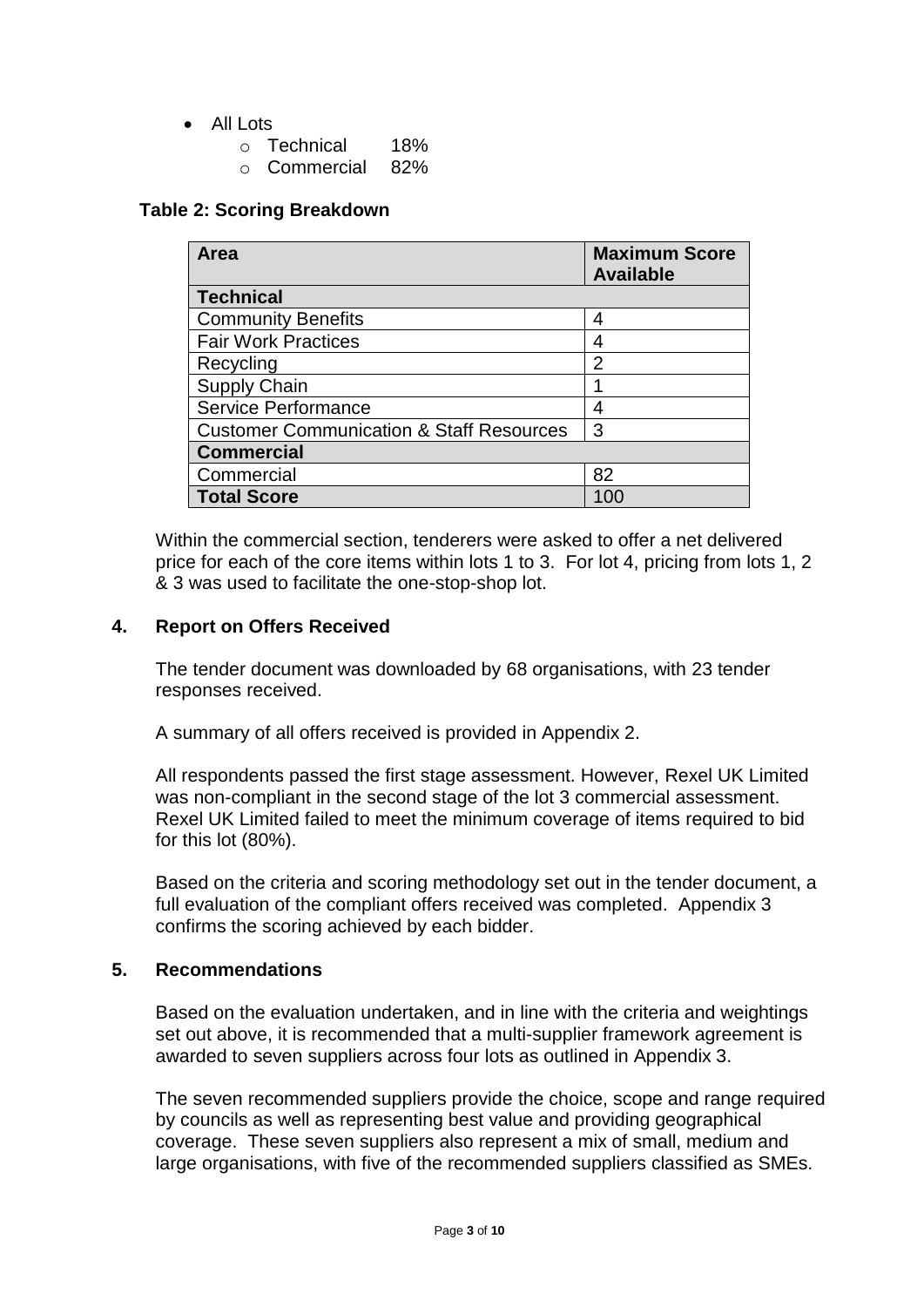Out of the seven recommended suppliers, three are registered in Scotland. However, six of them have depots and sites based in Scotland, helping to support the Scottish economy.

#### **6. Benefits**

#### **Savings**

Scotland Excel conducted a benchmarking exercise for each council based on the available historical information. The results of this benchmarking are detailed in Appendix 1.

The projected average saving across all applicable councils is 7.1% which equates to an estimated total saving of approximately £863k per annum based on current spend levels. The projected savings per councils ranges from a saving of 1.3% to 19.6%. These savings are largely dependent on purchasing patterns of councils.

Appendix 1 includes a column entitled "Indexation". This column demonstrates that based on the market movements of the current framework, Scotland Excel pricing is currently approximately 8% better than the market average.

There is scope for councils to derive further savings as some of the recommended supplier have also offered further discounts or rebates for single source and non-core discounts

#### **Price Stability**

For all lots, tenderers were required to hold their prices for a minimum of 12 months. Two of the recommended tenderers have agreed to hold prices for 18 months, while one tenderer agreed to a 24-month period.

#### **Sustainable Procurement Benefits**

Within the technical section of the tender, successful tenderers were asked to complete method statements which included their plastic-packaging recycling initiatives, any innovative solutions to store packaging until it is uplifted and their sustainable supply chain routes.

Some of the solutions offered were, where possible, to provide products with dilution control measures, which are effective for fixed volumes of cleaning products, such as trigger sprays. These solutions help reduce the amount of waste chemical, but also reduce the outer packaging.

For innovative solutions to store packaging, one successful tenderer - in order to reduce the amount of packaging associated with its products - suggested the use of low-density polyethylene pouches for relevant products. This tenderer advised that these pouches produce a lower concentration of CO2 than traditional polyethylenes / plastics.

Another solution to reduce packaging was to stream waste into waste skips. The skips are used to separate different grades of recycling waste in order to facilitate a more complete recycling process.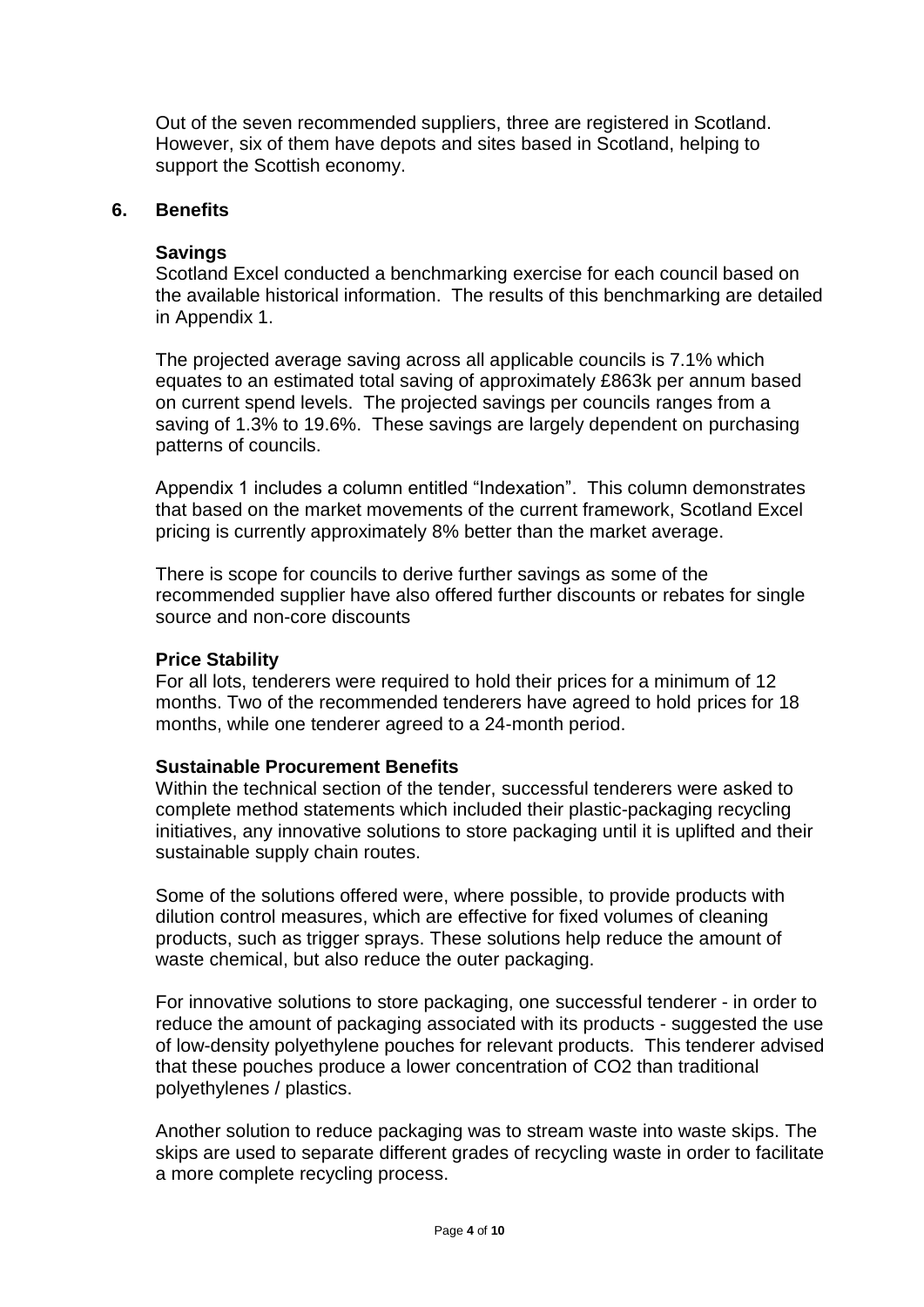For sustainable supply chain proposals, one successful tenderer advised that they currently work with their supply chain to drive compliance with the Scottish Government's Sustainable Development Strategy and Environmental & Ethical Policies. Others mentioned that, where possible, they ensure that their supply chains make use of recycled material.

## **Community Benefits**

At the strategy UIG, the group endorsed that community benefits attained would be delivered at a local level for each council and would be aligned to the Scottish Government's National Indicators.

This is a different approach to the current framework and should ensure that councils receive community benefits tailored to their own spend levels, and reflective of their local needs, whilst taking the National Indicators into account.

All seven recommended suppliers confirmed their commitment to Scotland Excel's community benefits approach for this framework. Delivered benefits will be based on the annual spend thresholds of bidder's costs provided for individual councils.

When councils reach annual spend thresholds with a supplier they will accrue Community Benefit Points. The community benefits lead, or other designated person will liaise with the bidder to finalise the specific benefits that they are offered under the framework relative to spend.

Within the published tender documents, tenderers were given indicators of types of community benefits that could be agreed with councils. Examples of the indicative benefits which were conveyed to tenderers were:

- Fundraising event for external charities / initiatives within the council area;
- Work placements to school students from council area;
- Offer training sessions to wider community within the council are (nonemployees / school children);
- Employability workshop or event in a school, college or group within the council area;
- Donation of materials and/or labour to support community projects within the Purchasing authority;
- Sponsorship of sports team or community event within the council area;
- Recruit a modern (or other approved) apprentice from within the council area; and
- Recruit one person from with the council area.

Scotland Excel will support delivery of these commitments during the lifetime of the framework and this will also be reported through ongoing contract management returns. Results reported on community benefits will be distributed to councils on a six-monthly basis.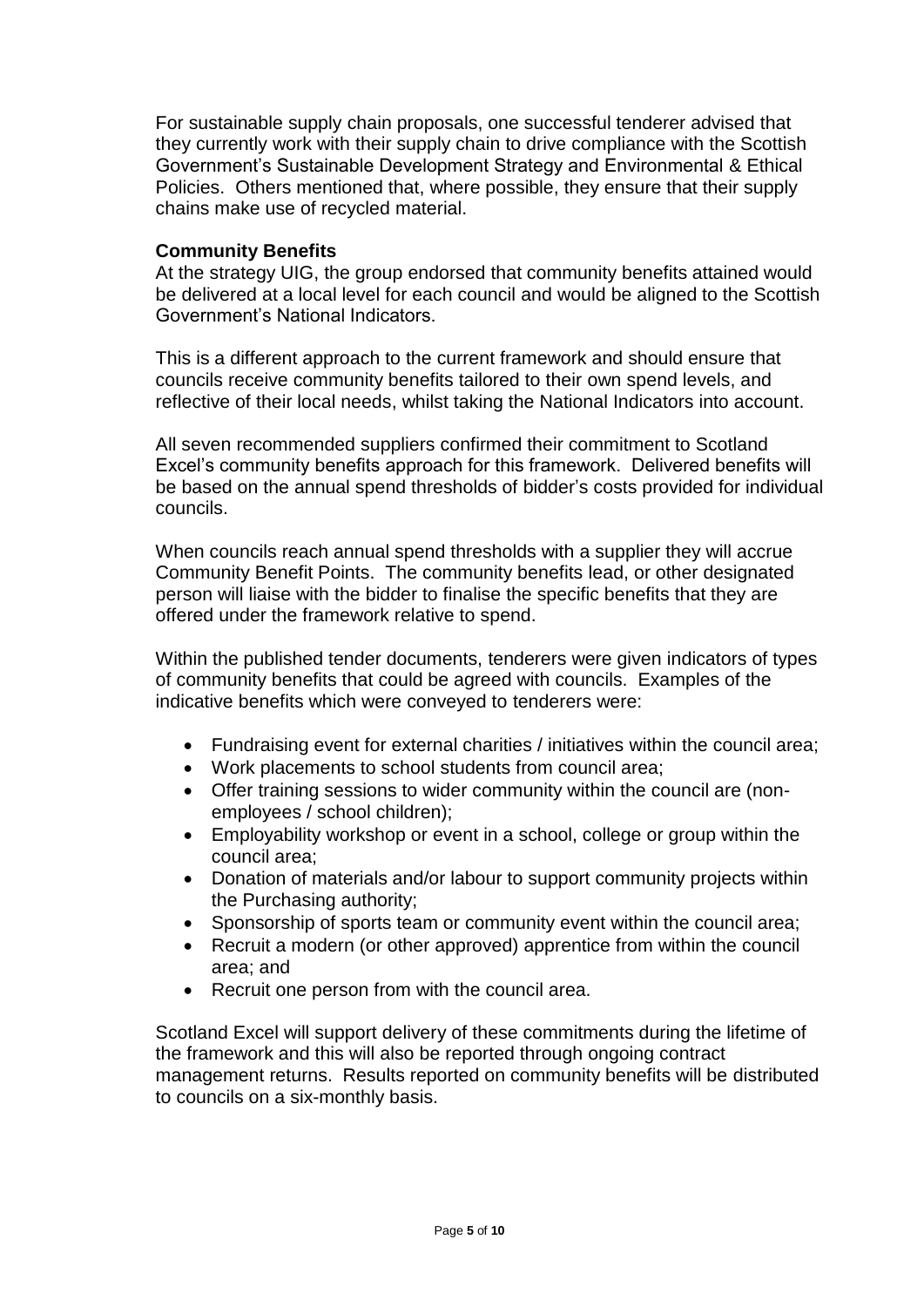## **Fair Work Practices**

Tenderers were also scored on how they will engage in fair work practices for staff employed in the delivery of this framework.

- When asked to define how fair work practices would be applied, tenderers responded with various approaches such as: investing a percentage of annual turnover on providing employees with training tailored to personal development requirements;
- promotion of an inclusive business culture by ensuring employees are trained on inclusion and diversity issues, i.e. training courses to promote mutual respect;
- weekly briefings, where company directors update staff on projects, while gathering feedback from staff who are encouraged to be involved in projects that benefit both the company and further employees professional development;
- provision of a local recruitment policy which commits engagement with unemployed persons.

For information, tenderers were also asked to confirm their approach to the Scottish Living Wage, details of which can be found in appendix 4.

Scotland Excel will continue to monitor Fair Work Practices including the Scottish Living Wage within its contract and supplier management programme.

## **7. Contract Mobilisation and Management**

In accordance with Scotland Excel's established contract and supplier management programme, this framework has been classified as a level 2 arrangement in terms of both risk and spend requiring as a minimum, bi-annual supplier meetings. The UIG will be convened on a regular basis throughout the framework period.

#### **8. Summary**

This framework for the supply and delivery of janitorial products aims to maximise collaboration, promote added value in addition to delivering best value. A range of benefits can be reported in relation to price stability, sustainability and community benefits.

The Executive Sub Committee is requested to approve the recommendation to award placings on this framework arrangement to the suppliers as detailed in Appendix 3.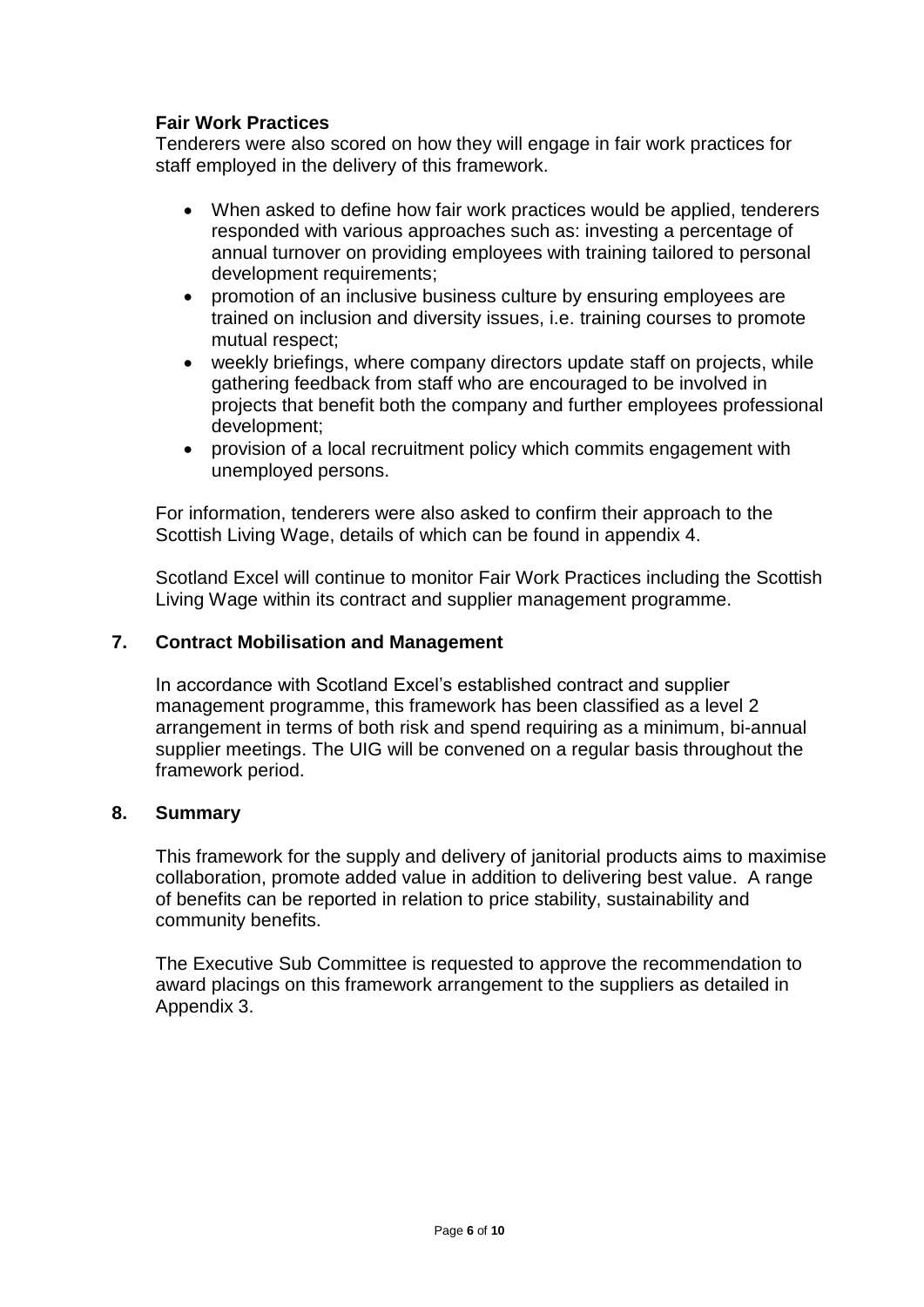|                                  |                 | Participation in   Participation Entry | <b>Estimated Annual</b> |                                   |                       | % Estimated             | <b>Estimated Annual</b> |                                     |  |
|----------------------------------|-----------------|----------------------------------------|-------------------------|-----------------------------------|-----------------------|-------------------------|-------------------------|-------------------------------------|--|
| <b>Member Name</b>               | <b>Contract</b> | <b>Date</b>                            | Spend (£)               | <b>Source of Spend Data</b>       | <b>Indexation (%)</b> | <b>Forecast Savings</b> | Savings (£)             | <b>Basis of Savings Calculation</b> |  |
| <b>Aberdeen City Council</b>     | Yes             | 01 March 2019                          | £417,491                | Contract MI - Confirmed by Member | 8.0%                  | 5.3%                    | £21,952                 | <b>Benchmarked Current Contract</b> |  |
| Aberdeenshire Council            | Yes             | 01 March 2019                          | £646,832                | Contract MI - Confirmed by Member | 8.0%                  | 6.0%                    | £38,843                 | <b>Benchmarked Current Contract</b> |  |
| <b>Angus Council</b>             | Yes             | 01 March 2019                          | £116,622                | Contract MI - Confirmed by Member | 8.0%                  | 15.0%                   | £17,435                 | <b>Benchmarked Current Contract</b> |  |
| <b>Argyll &amp; Bute Council</b> | Yes             | 01 March 2019                          | £195,732                | Contract MI - Confirmed by Member | 8.0%                  | 11.2%                   | £21,850                 | <b>Benchmarked Current Contract</b> |  |
| City of Edinburgh Council        | Yes             | 01 March 2019                          | £1,376,677              | Contract MI - Confirmed by Member | 8.0%                  | 7.1%                    | £97,744                 | <b>Benchmarked Current Contract</b> |  |
| Clackmannanshire Council         | Yes             | 01 March 2019                          | £94,433                 | Contract MI - Confirmed by Member | 8.0%                  | 3.1%                    | £2,902                  | <b>Benchmarked Current Contract</b> |  |
| Comhairle nan Eilean Siar        | Yes             | 01 March 2019                          | £105,639                | Contract MI - Confirmed by Member | 8.0%                  | 19.6%                   | £20,711                 | <b>Benchmarked Current Contract</b> |  |
| Dumfries & Galloway Council      | Yes             | 01 March 2019                          | £255,981                | Contract MI - Confirmed by Member | 8.0%                  | 5.6%                    | £14,457                 | <b>Benchmarked Current Contract</b> |  |
| <b>Dundee City Council</b>       | Yes             | 01 March 2019                          | £290,995                | Contract MI - Confirmed by Member | 8.0%                  | 5.4%                    | £15,630                 | <b>Benchmarked Current Contract</b> |  |
| <b>East Ayrshire Council</b>     | Yes             | 01 March 2019                          | £207,009                | <b>Contract MI</b>                | 8.0%                  | 7.1%                    | £14,698                 | <b>Benchmarked Current Contract</b> |  |
| East Dunbartonshire Council      | Yes             | 01 March 2019                          | £205,739                | Contract MI - Confirmed by Member | 8.0%                  | 7.7%                    | £15,823                 | <b>Benchmarked Current Contract</b> |  |
| <b>East Lothian Council</b>      | Yes             | 01 March 2019                          | £205,144                | Contract MI - Confirmed by Member | 8.0%                  | 7.6%                    | £15,635                 | <b>Benchmarked Current Contract</b> |  |
| <b>East Renfrewshire Council</b> | Yes             | 01 March 2019                          | £188,024                | <b>Contract MI</b>                | 8.0%                  | 15.2%                   | £28,565                 | <b>Benchmarked Current Contract</b> |  |
| <b>Falkirk Council</b>           | Yes             | 01 March 2019                          | £359,459                | Contract MI - Confirmed by Member | 8.0%                  | 9.9%                    | £35,573                 | <b>Benchmarked Current Contract</b> |  |
| <b>Fife Council</b>              | Yes             | 01 March 2019                          | £573,124                | <b>Contract MI</b>                | 8.0%                  | 2.0%                    | £11,500                 | <b>Benchmarked Current Contract</b> |  |
| <b>Glasgow City Council</b>      | Yes             | 01 March 2019                          | £1,500,000              | <b>Member Provided</b>            | 8.0%                  | 7.1%                    | £106,500                | <b>Average Benchmark</b>            |  |
| <b>Highland Council</b>          | Yes             | 01 March 2019                          | £705,604                | Contract MI - Confirmed by Member | 8.0%                  | 7.1%                    | £50,098                 | Average Benchmark                   |  |
| <b>Inverclyde Council</b>        | Yes             | 01 March 2019                          | £119,019                | Contract MI - Confirmed by Member | 8.0%                  | 14.7%                   | £17,450                 | <b>Benchmarked Current Contract</b> |  |
| <b>Midlothian Council</b>        | Yes             | 01 March 2019                          | £217,636                | <b>Contract MI</b>                | 8.0%                  | 6.5%                    | £14,144                 | <b>Benchmarked Current Contract</b> |  |
| <b>Moray Council</b>             | Yes             | 01 March 2019                          | £130,316                | Contract MI - Confirmed by Member | 8.0%                  | 3.3%                    | £4,362                  | <b>Benchmarked Current Contract</b> |  |
| <b>North Ayrshire Council</b>    | Yes             | 01 March 2019                          | £278,756                | Contract MI - Confirmed by Member | 8.0%                  | 9.4%                    | £26,334                 | <b>Benchmarked Current Contract</b> |  |
| North Lanarkshire Council        | Yes             | 01 March 2019                          | £877,553                | Contract MI - Confirmed by Member | 8.0%                  | 7.1%                    | £62,306                 | <b>Benchmarked Current Contract</b> |  |
| <b>Orkney Islands Council</b>    | Yes             | 01 March 2019                          | £15,931                 | Contract MI - Confirmed by Member | 8.0%                  | 1.3%                    | £206                    | <b>Benchmarked Current Contract</b> |  |
| Perth & Kinross Council          | Yes             | 01 March 2019                          | £162,342                | Contract MI - Confirmed by Member | 8.0%                  | 12.5%                   | £20,259                 | <b>Benchmarked Current Contract</b> |  |
| <b>Renfrewshire Council</b>      | Yes             | 01 March 2019                          | £339,524                | Contract MI - Confirmed by Member | 8.0%                  | 9.7%                    | £33,040                 | <b>Benchmarked Current Contract</b> |  |
| <b>Scottish Borders Council</b>  | Yes             | 01 March 2019                          | £222,578                | Contract MI - Confirmed by Member | 8.0%                  | 10.2%                   | £22,778                 | <b>Benchmarked Current Contract</b> |  |
| <b>Shetland Islands Council</b>  | <b>No</b>       | 01 March 2019                          | £0                      | <b>Contract MI</b>                | 8.0%                  |                         | £0                      |                                     |  |
| South Ayrshire Council           | Yes             | 01 March 2019                          | £291,370                | Contract MI - Confirmed by Member | 8.0%                  | 4.4%                    | £12,966                 | <b>Benchmarked Current Contract</b> |  |
| South Lanarkshire Council        | Yes             | 01 March 2019                          | £686,602                | Contract MI - Confirmed by Member | 8.0%                  | 4.3%                    | £29,279                 | <b>Benchmarked Current Contract</b> |  |
| <b>Stirling Council</b>          | Yes             | 01 March 2019                          | £160,580                | Contract MI - Confirmed by Member | 8.0%                  | 2.0%                    | £3,225                  | <b>Benchmarked Current Contract</b> |  |
| <b>Tayside Contracts</b>         | Yes             | 01 March 2019                          | £393,293                | <b>Contract MI</b>                | 8.0%                  | 5.9%                    | £23,176                 | <b>Benchmarked Current Contract</b> |  |
| West Dunbartonshire Council      | Yes             | 01 March 2019                          | £293,874                | Contract MI - Confirmed by Member | 8.0%                  | 7.8%                    | £23,024                 | <b>Benchmarked Current Contract</b> |  |
| <b>West Lothian Council</b>      | Yes             | 01 March 2019                          | £521,393                | Contract MI - Confirmed by Member | 8.0%                  | 7.8%                    | £40,473                 | <b>Benchmarked Current Contract</b> |  |
| <b>Totals</b>                    |                 |                                        | £12,155,272             |                                   |                       | 7.1%                    | £862,938                |                                     |  |

# **Appendix 1 – Participation, Spend and Savings Summary**

Indexation - This column confirms the difference when the relevant market indices are compared with the relevant Contract indices derived from framework specific cost drivers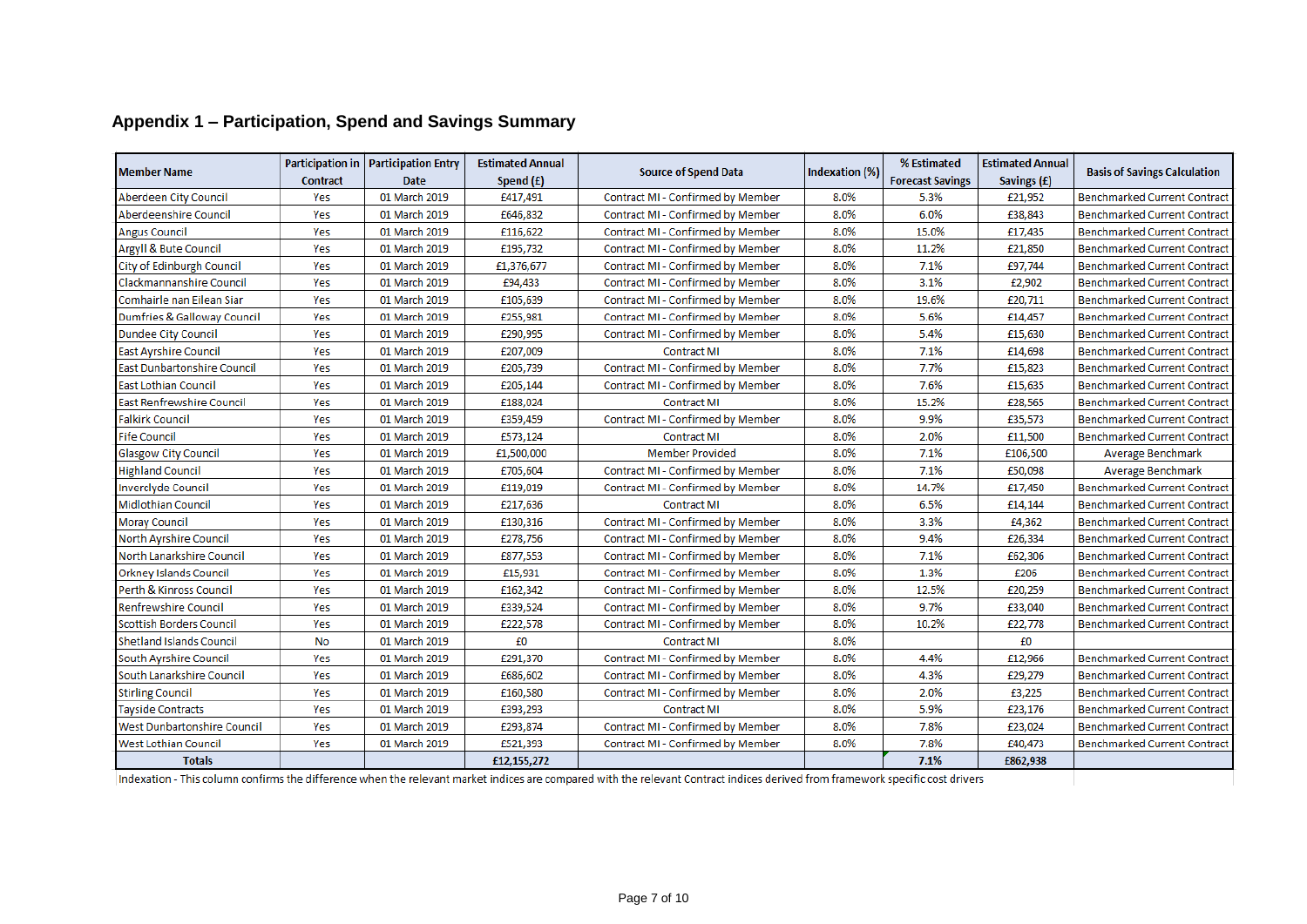## **Appendix 2 – Summary of Offers Received with SME Status**

| <b>Company Name</b>                  | <b>SME Status</b> | <b>Location</b> | <b>Lots Offered</b> |
|--------------------------------------|-------------------|-----------------|---------------------|
| <b>Alliance Disposables Limited</b>  | Large             | <b>Crewe</b>    | 1, 2, 3 & 4         |
| <b>Arco Limited</b>                  | Large             | Hull            | 2                   |
| <b>Arrow County Supplies Limited</b> | <b>Medium</b>     | Shrewsbury      | 1, 2, 3 & 4         |
| <b>Banner Group Limited</b>          | Large             | Sheffield       | 1, 2, 3 & 4         |
| <b>Bunzl UK Limited</b>              | Large             | London          | 1, 2, 3 & 4         |
| Diversey Limited                     | Large             | Northampton     | 3                   |
| <b>Enviroclean Global Ltd</b>        | <b>Micro</b>      | Grangemouth     | 2                   |
| <b>Euro Packaging UK Limited</b>     | Large             | Birmingham      | 18.3                |
| <b>GMC Corsehill LTD</b>             | Small             | Irvine          | 1, 2, 3 & 4         |
| <b>GTS Central Ltd</b>               | Small             | Lerwick         | 1, 2, 3 & 4         |
| <b>HCI Supplies LLP</b>              | <b>Small</b>      | <b>Perth</b>    | 1, 2, 3 & 4         |
| <b>Instock LTD</b>                   | <b>Medium</b>     | <b>Aberdeen</b> | 1, 2, 3 & 4         |
| J.W.G PLC                            | Medium            | Lerwick         | 1, 2, 3 & 4         |
| James Mutch Limited                  | Small             | Aberdeen        | 1, 2, 3 & 4         |
| Jangro Network Limited               | Large             | <b>Bolton</b>   | 1, 2, 3 & 4         |
| John Barry Limited                   | Medium            | Edinburgh       | 1.                  |
| Lyreco UK Limited                    | Large             | <b>Telford</b>  | 1, 2, 3 & 4         |
| Office Depot UK Limited              | Large             | Leicester       | 1, 2, 3 & 4         |
| Personnel Hygiene Services Limited   | Large             | Dordon          | 1&3                 |
| <b>Rexel UK Limited</b>              | Large             | Birmingham      | 1, 2, 3 & 4         |
| The Guthrie Group Limited            | <b>Small</b>      | Livingston      | 1, 2, 3 & 4         |
| <b>Unico Limited</b>                 | <b>Medium</b>     | London          | 1, 2, 3 & 4         |
| <b>ZEP UK Limited</b>                | <b>Medium</b>     | Widness         | 3                   |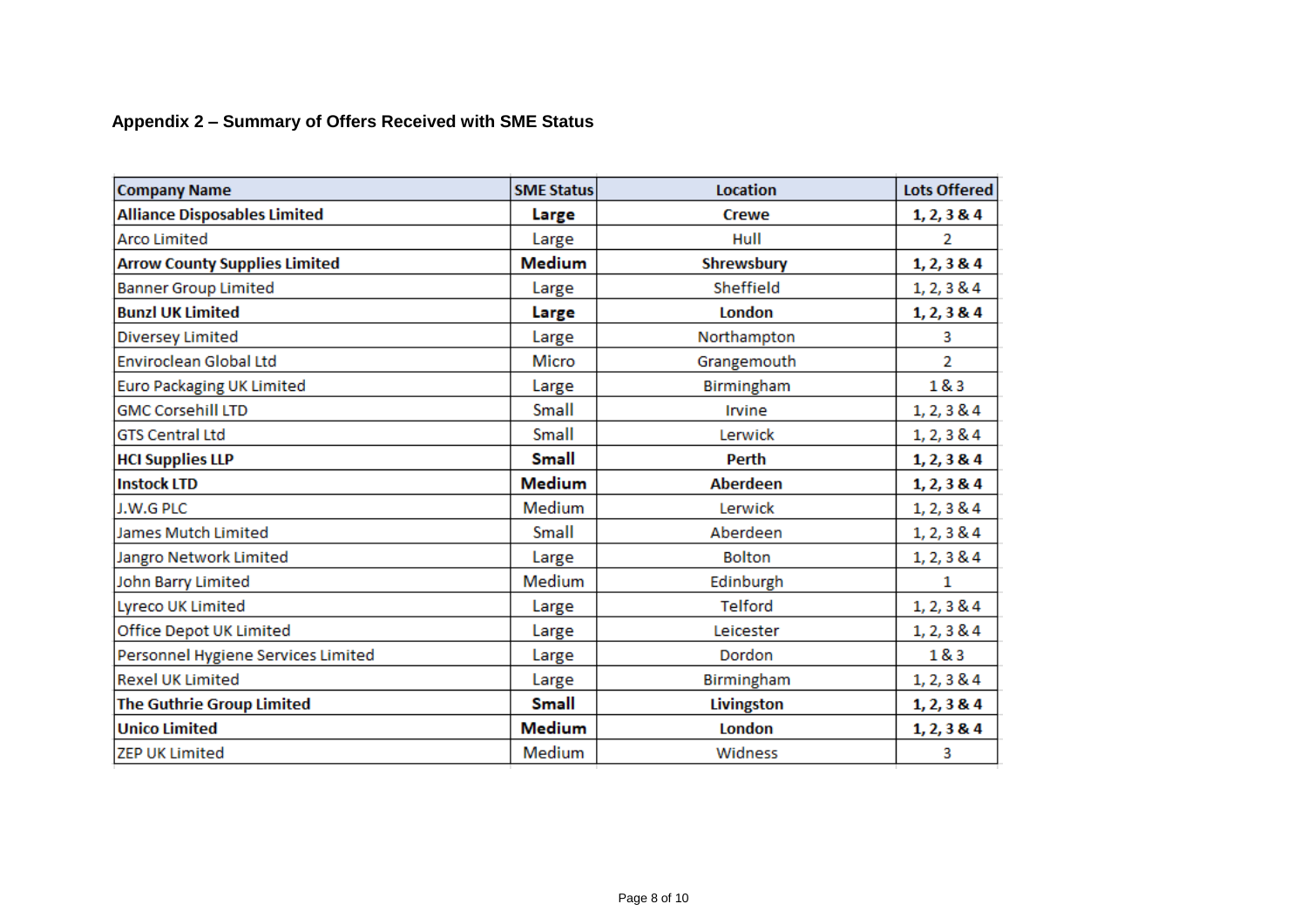|  |  | <b>Appendix 3 - Scoring and Recommendations</b> |  |
|--|--|-------------------------------------------------|--|
|--|--|-------------------------------------------------|--|

| <b>Lot 1 Paper Products</b>                                 |                    |                        | <b>Lot 2 Janitorial Products</b>     |                    |                       |  |
|-------------------------------------------------------------|--------------------|------------------------|--------------------------------------|--------------------|-----------------------|--|
| <b>Tenderer</b>                                             | <b>Final Score</b> | <b>Awarded to Lot</b>  | Tenderer                             | <b>Final Score</b> | <b>Awarded to Lot</b> |  |
| <b>Unico Limited</b>                                        | 96.38              | Yes                    | <b>Instock LTD</b>                   | 96.38              | Yes                   |  |
| <b>Bunzl UK Limited</b>                                     | 94.14              | Yes                    | <b>HCI Supplies LLP</b>              | 95.66              | Yes                   |  |
| <b>Arrow County Supplies Limited</b>                        | 92.37              | Yes                    | <b>Bunzl UK Limited</b>              | 95.54              | Yes                   |  |
| <b>HCI Supplies LLP</b>                                     | 89.01              | Yes                    | <b>Unico Limited</b>                 | 94.00              | Yes                   |  |
| The Guthrie Group Limited                                   | 87.86              | Yes                    | Alliance Disposables Limited         | 89.37              | Yes                   |  |
| <b>Instock LTD</b>                                          | 80.72              | Yes                    | Arrow County Supplies Limited        | 85.66              | No                    |  |
| <b>Alliance Disposables Limited</b>                         | 80.07              | Yes                    | <b>GMC Corsehill LTD</b>             | 85.20              | No                    |  |
| <b>James Mutch Limited</b>                                  | 77.11              | <b>No</b>              | The Guthrie Group Limited            | 82.94              | No                    |  |
| <b>Lyreco UK Limited</b>                                    | 73.53              | <b>No</b>              | James Mutch Limited                  | 73.47              | No                    |  |
| <b>Rexel UK Limited</b>                                     | 73.04              | No                     | Lyreco UK Limited                    | 70.29              | No                    |  |
| Personnel Hygiene Services Limited                          | 65.69              | No                     | <b>GTS Central Ltd</b>               | 66.62              | No                    |  |
| <b>Banner Group Limited</b>                                 | 65.32              | <b>No</b>              | Jangro Network Limited               | 65.90              | No                    |  |
| John Barry Limited                                          | 65.21              | No                     | <b>Banner Group Limited</b>          | 64.89              | No                    |  |
| <b>GTS Central Ltd</b>                                      | 65.08              | No                     | <b>Rexel UK Limited</b>              | 63.16              | No                    |  |
| <b>GMC Corsehill LTD</b>                                    | 62.58              | <b>No</b>              | Enviroclean Global Ltd               | 60.38              | No                    |  |
| J.W.G. PLC                                                  | 57.77              | No                     | Arco Limited                         | 56.96              | No                    |  |
| <b>Euro Packaging UK Limited</b>                            | 55.79              | No                     | Office Depot UK Limited              | 56.22              | No                    |  |
| Jangro Network Limited                                      | 55.59              | <b>No</b>              | J.W.G. PLC                           | 51.47              | No                    |  |
| <b>Office Depot UK Limited</b>                              | 52.80              | <b>No</b>              |                                      |                    |                       |  |
|                                                             |                    |                        |                                      |                    |                       |  |
| <b>Lot 3 Chemical Products</b>                              |                    |                        |                                      |                    |                       |  |
|                                                             |                    |                        | Lot 4 One-Stop-Shop                  |                    |                       |  |
| <b>Tenderer</b>                                             | <b>Final Score</b> | <b>Awarded to Lot</b>  | <b>Tenderer</b>                      | <b>Final Score</b> | <b>Awarded to Lot</b> |  |
| <b>Bunzl UK Limited</b>                                     | 95.56              | Yes                    | <b>Bunzl UK Limited</b>              | 95.56              | Yes                   |  |
| Alliance Disposables Limited                                | 95.21              | Yes                    | Unico Limited                        | 95.11              | Yes                   |  |
| The Guthrie Group Limited                                   | 89.05              | Yes                    | <b>HCI Supplies LLP</b>              | 91.77              | Yes                   |  |
| <b>Unico Limited</b>                                        | 88.37              | Yes                    | <b>Arrow County Supplies Limited</b> | 89.24              | Yes                   |  |
| <b>HCI Supplies LLP</b>                                     | 85.93              | No                     | <b>Instock LTD</b>                   | 86.27              | Yes                   |  |
| Arrow County Supplies Limited                               | 84.11              | No                     | The Guthrie Group Limited            | 85.88              | Yes                   |  |
| <b>Banner Group Limited</b>                                 | 82.58              | No                     | Alliance Disposables Limited         | 85.71              | Yes                   |  |
| <b>GMC Corsehill LTD</b>                                    | 80.84              | No                     | <b>GMC Corsehill LTD</b>             | 76.50              | No                    |  |
| <b>Instock LTD</b>                                          | 78.15              | No                     | <b>Lyreco UK Limited</b>             | 73.46              | No                    |  |
| <b>Lyreco UK Limited</b>                                    | 74.80              | No                     | James Mutch Limited                  | 73.26              | No                    |  |
| Zep UK Limited                                              | 70.81              | No                     | <b>Banner Group Limited</b>          | 67.33              | No                    |  |
| Jangro Network Limited                                      | 70.34              | No                     | <b>Rexel UK Limited</b>              | 67.24              | No                    |  |
| <b>GTS Central Ltd</b>                                      | 68.28              | No                     | <b>GTS Central Ltd</b>               | 66.45              | No                    |  |
| <b>Diversey Limited</b>                                     | 62.35              | <b>No</b>              | Jangro Network Limited               | 64.78              | No                    |  |
| James Mutch Limited                                         | 55.93              | No                     | <b>Office Depot UK Limited</b>       | 57.12              | No                    |  |
| Personnel Hygiene Services Limited                          | 55.34              | No                     | J.W.G. PLC                           | 55.09              | No                    |  |
| J.W.G. PLC                                                  | 54.41              | <b>No</b>              |                                      |                    |                       |  |
| <b>Office Depot UK Limited</b>                              | 53.16              | No                     |                                      |                    |                       |  |
| <b>Euro Packaging UK Limited</b><br><b>Rexel UK Limited</b> | 47.19              | <b>No</b><br><b>No</b> |                                      |                    |                       |  |